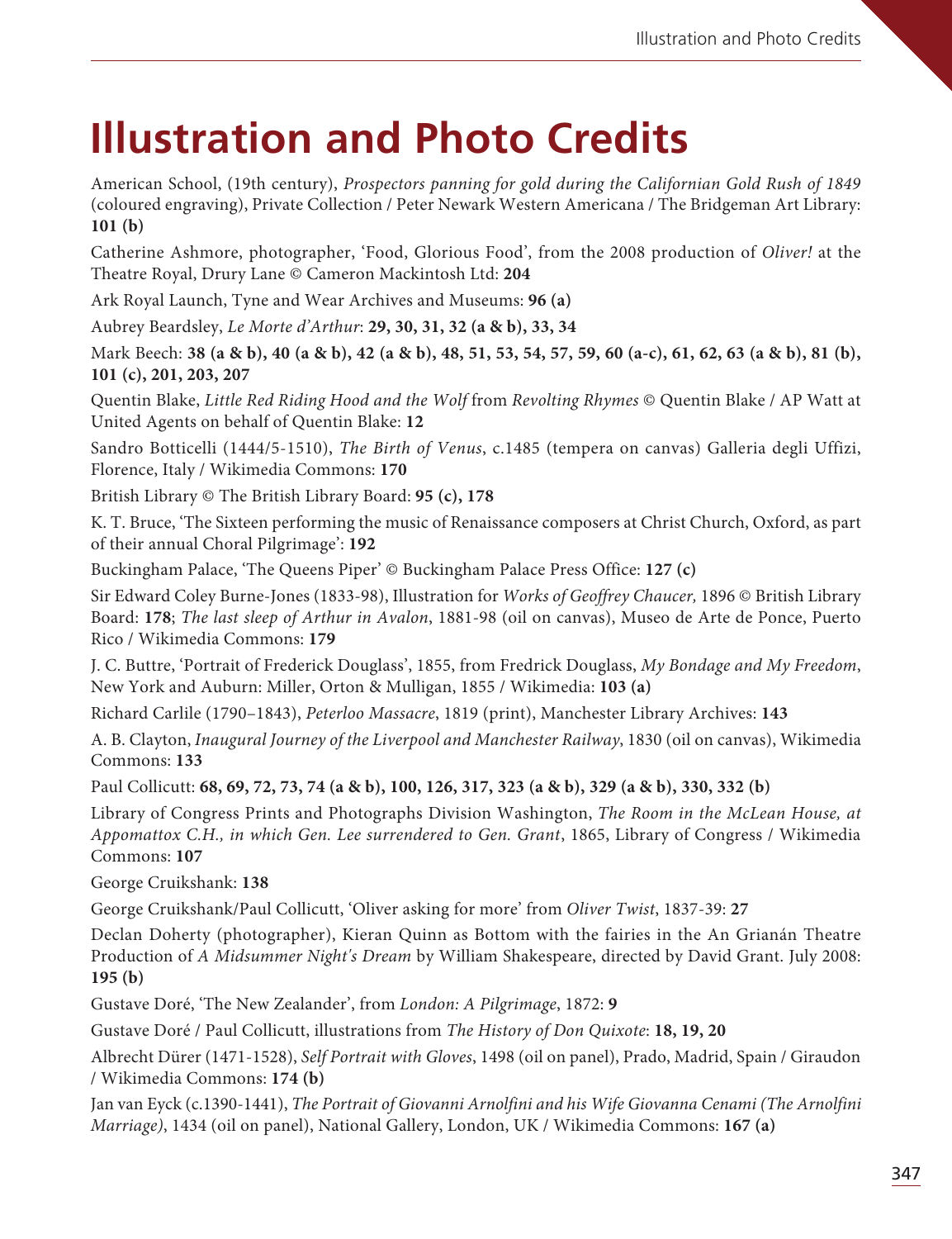Flickr Creative Commons: **82 (a)** (photo by Gary Craig), **84** (photo by Charlie McLean), **85** (photo by Norman Richards), **88 (b)** (photo by Alistair Bradbury / www.lakedistrictwalks.net), **89 (b)** (photo by Stephen Woodcock), **91** (photo by Ian McLoughlin, Blackpool), **115** (photo by Dipak Gohil), **168** (photo by Darren Milligan), **180** (photo by Andreas Wüthrich), **181 (a)** (photo by Yogi Johnson), **191** (photo by Tony Evans), **194** (photo by Sam Scholes), **344** (photo by Maggie Jones)

A. S. Forrest, illustration from Our Island Story by H.E. Marshall, Galore Park in association with Civitas, 1905/2005: **108**

Piero della Francesca (c.1415-92), The Flagellation of Christ, c.1463-4 (tempera on panel), Galleria Nazionale delle Marche, Urbino, Italy / The Bridgeman Art Library: **166**

James Gillray (1757-1851), A Voluptuary Under the Horrors of Digestion, 1792 (print), British Museum Images © Trustees of the British Museum: **125**

Edward Goodall, Cottonopolis, 1852, Wikimedia Commons: **129 (b)**

Andrew Carrick Gow (1848-1920), St. Paul's Cathedral: Queen Victoria's Diamond Jubilee, June 22nd, 1897, Private Collection / © Look and Learn / The Bridgeman Art Library: **155**

Benozzo di Lese di Sandro Gozzoli, (1420-97), The Journey of the Magi to Bethlehem, the right hand wall of the chapel, c.1460 (fresco), Palazzo Medici-Riccardi, Florence, Italy / The Bridgeman Art Library: **167 (b)** Catherine Green: **79 (a)**

Roger Grainger: **198**

John Atkinson Grimshaw (1836 - 1893), Blackman Street, London, 1885 (oil on canvas), Wikimedia Commons: **8**

Jean Haagen & Alexander Roslin, Carl Linnaeus, 1775/copy 1905 (oil on canvas), by permission of the Linnean Society of London: **338**

Francis Hayman (1708–1776), Robert Clive and Mir Jafar after the Battle of Plassey, 1757, c.1760 (oil on canvas), National Portrait Gallery / Wikimedia Commons: **147**

Auguste Hervieu, illustration from The Life and Adventures of Michael Armstrong the Factory Boy by Frances Trollope, 1840: **139**

William Hogarth (1697-1764), An Election Entertainment, 1754-55, by courtesy of the Trustees of Sir John Soane's Museum: **142 (b)**

Henry Howard, Sir Humphry Davy, 1803 (oil on canvas), reproduced by permission of The Athenaeum Club: **339**

The Illustrated London News, 'The Sepoy revolt at Meerut', 1857: **148**

Philip James de Loutherbourg (1740-1812), Coalbrookdale by Night, 1801 (oil on canvas), Science Museum / Science and Society Picture Library: **131**

Rudyard Kipling (1865-1936), 'The Cat That Walked by Himself ' from Just So Stories, 1902: **165**

Edwin Henry Landseer (1802-1873), Monarch of the Glen, 1851, National Museum of Scotland, Edinburgh, Scotland © National Museums Scotland: **127 (a)**

Emma Lennard: **4 (b), 5 (a-c), 299**

Edwin Longsden Long (1829-1891), Uncle Tom and Little Eva, 1866 (oil on canvas), London / Wikimedia Commons: **103(b)**

William Lucas, Birthplace of the Locomotive, 1861 © Science Museum / Science & Society Picture Library: **135** Eduard Magnus (1799-1872), Felix Mendelssohn, 1846 (oil on canvas), Museum fur Geschichte de Stadt Leipzig, Germany / Wikimedia Commons: **195 (a)**

Tommaso Masaccio (1401-28), The Trinity, 1427-28 (fresco), Santa Maria Novella, Florence, Italy / Wikimedia Commons: **164 (b)**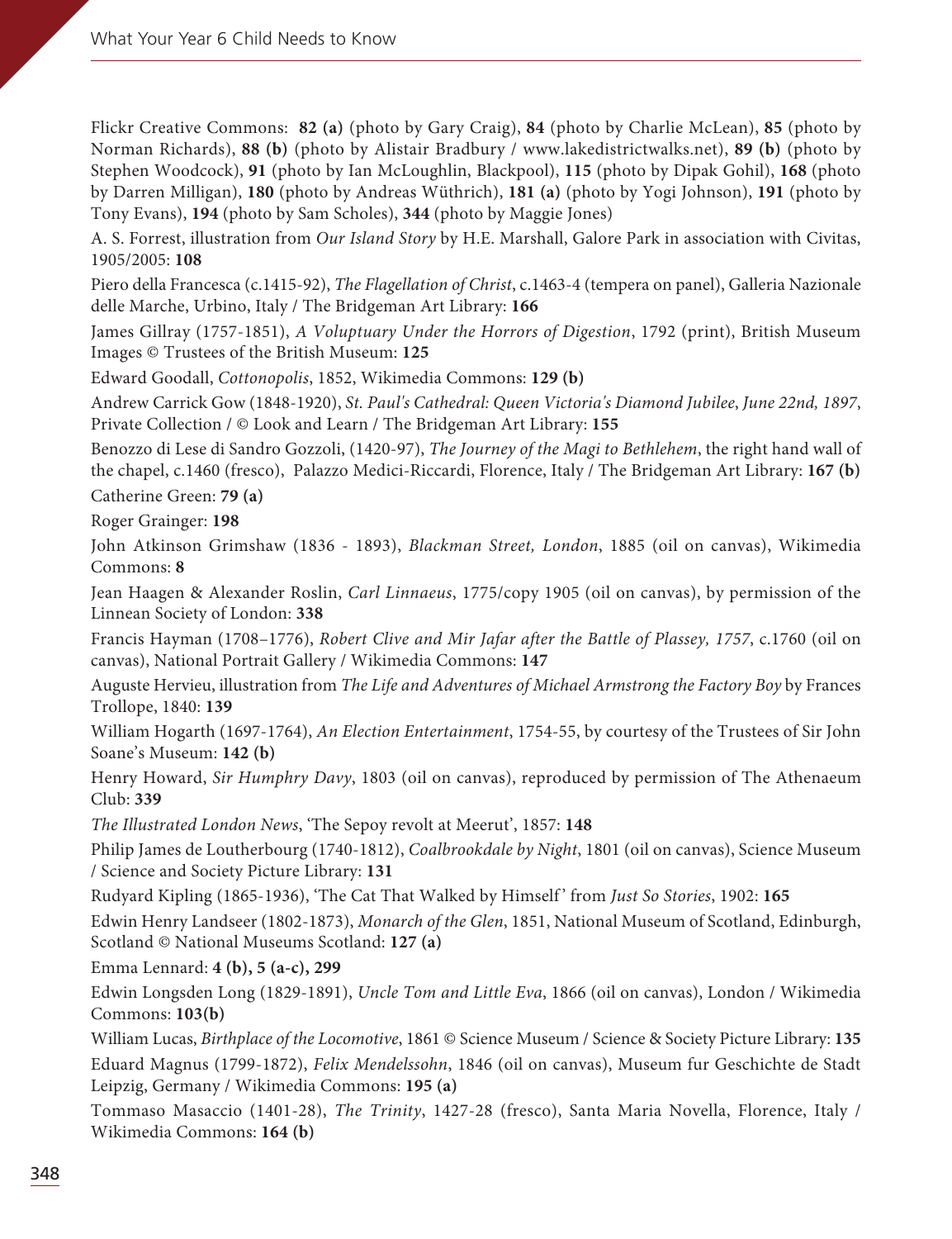James Edwin McConnell (1903-95), 'Dr Livingstone, I presume...' (gouache on paper), Private Collection / © Look and Learn / The Bridgeman Art Library: **151**

Gail McIntosh / Paul Collicutt: **23, 37, 327**

Jo Moore: **75 (b), 80, 86, 87 (b), 93 (b), 109, 121** 

J. McNeven, The Transept from the Grand Entrance, Souvenir of the Great Exhibition, 1851, Victoria and Albert Museum / Wikimedia Commons: **141**

Michelangelo (1475-1564) The Creation of Adam, 1511-12 (fresco), Vatican Museums and Galleries, Vatican City / Wikimedia Commons: **172**

NASA Galleries: **342**

National Museum of Scotland, Edinburgh, *The Isle of Lewis Chessmen* © National Museums Scotland: **82 (b)** National Museum of Scotland, Edinburgh, 'A Matthew Boulton and James Watt Steam Engine Built in 1786', © National Museums Scotland: **130**

Sir William Nicholson (1872-1949), Rudyard Kipling, 1899 (lithograph on paper), Tate, London / Reproduced by permission of Desmond Banks: **4** & **5**

Leonardo da Vinci (1452-1519), The Mona Lisa, c.1503-5 (oil on panel), Louvre Museum, Paris, France / Wikimedia Commons: **173**

Leonardo da Vinci (1452-1519), The proportions of the human figure (after Vitruvius), c.1492 (pen & ink on paper), Galleria dell' Accademia, Venice, Italy / The Bridgeman Art Library: **169**

Bryan Organ, Portrait of Dorothy Hodgkin, 1982 © Bryan Organ, reproduced by permission of the Royal Society: **341**

Mark Otton: owls passim

Mark Otton / Luke Jefford: **75 a, 79 (b), 87 (a), 93 (a), 95 (a)**

Parliament UK, © Parliamentary Copyright / Flickr Creative Commons: **177 (a & b)**

Photos.com: **2, 3, 44, 77, 81 (a), 83 (b), 88 (a), 95 (b), 98 (a), 99, 105 (a), 110 (a & b), 111 (a & b), 112 (a & b), 113, 116 (b), 117 (a & b), 120, 123 (a), 123 (b), 175 (b), 189, 213, 214 (a & b), 256, 260, 266, 267 (ac), 270, 273, 296 (a & b), 301, 303 (b), 304 (a), 305, 306 (a–e), 307 (a), 308, 309 (a & b), 315, 316, 318 (a), 320 (a-c), 321 (a & b), 322, 324 (a & b), 325, 328 (a & c), 332 (a), 333, 334, 335 (a-d), 336 (a-c)**

Sir Edward J. Poynter (1836 - 1919), Helena and Hermia, 1901 (oil on canvas), Art Gallery of South Australia / Wikimedia Commons: **45**

Augustus Welby Pugin, 'A town in 1840' contrasted with 'a Catholic town in 1440', Contrasts: Or, A Parallel Between the Noble Edifices of the Fourteenth and Fifteenth Centuries and Similar Buildings of the Present Day. Shewing the Present Decay of Taste, 1841: **176 (a & b)**

Jim Richardson, Bard at an Eisteddfod © Jim Richardson / Flickr Creative Commons: **77**

Raphael Sanzio of Urbino (1483-1520), School of Athens, 1510-11 (fresco), Vatican Museums and Galleries, Vatican City / Giraudon / Wikimedia Commons: **174 (a)**

The Rocket, Science Museum / Science & Society Picture Library: **132 (b)** 

Edward Linley Sambourne (1844–1910), 'The Rhodes Colossus', Punch, 10 December 1892, Wikimedia Commons: **152**

William Bell Scott (1777-1841), Iron and Coal, 1855-1860 (oil on canvas) © National Trust Images: **97**

Thomas Hosmer Shepherd (1792-1864), The Quadrant, Regent Street, from Piccadilly Circus, published by Ackermann, c.1835-50, Private Collection / The Stapleton Collection / The Bridgeman Art Library: **124**

Joseph Karl Stieler (1781-1858), Portrait of Ludwig van Beethoven when composing the Missa Solemnis, Beethoven-Haus, Bonn, Germany / Wikimedia Commons: **196**

John Tenniel / Paul Collicutt: **7**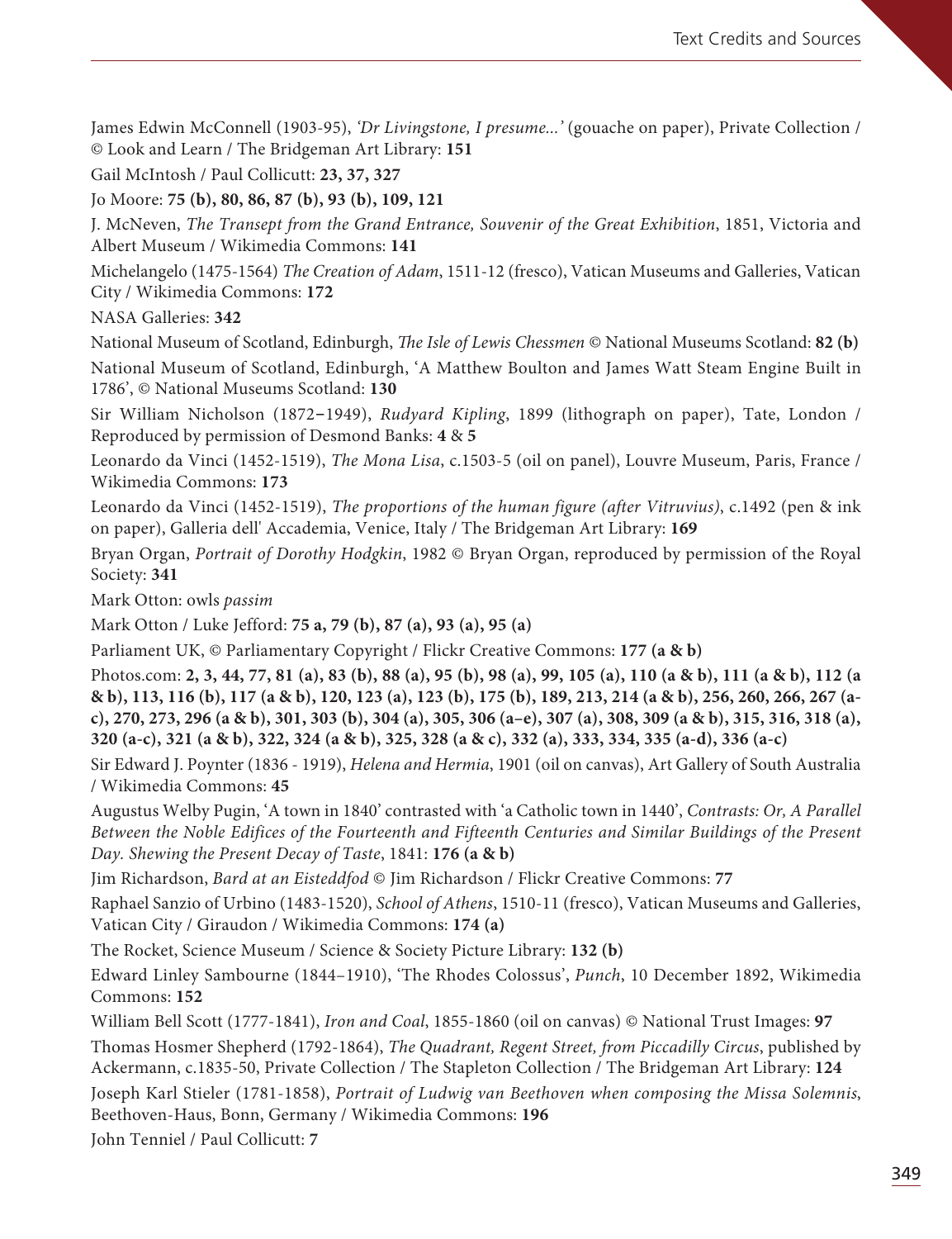Library of Virginia, 'Recording Spirituals Sung by Ex-Slaves', Petersburg © Library of Virginia: **200** Robert Whelan: **142 (a)** 

Robert Whelan/Emma Lennard: **175 (a), 318 (b & c)**

Wikimedia Commons: **41, 76 (a), 76 (b)** (photo by Henry Spooner)**, 76 (c)** (photo by Rob Koster), **83 (a)** (photo by Tony Hisgett), **89 (a)** (photo by Christine Hasman), **90** (photo by Rich Daley), **92, 94, 96 (b)** (photo by John Salmon), **98 (b)** (photo by John Firth), **102** (photo by John Fowler), **105 (b), 106, 114 (a), 114 (b)** (photo by Wing-Chi Poon), **116 (a)** (photo by Erwin & Peggy Bauer), **118, 119 (a)** (photo by Ansgar Walk), **119 (b)** (photo by David Samuel), **122** (photo by Stan Shebs), **127 (b)** (photo by Stuart Yeates), **129 (a)** (photo by J. Thomas), **132 (a)**, (photo by Mike Fascione), **134, 136** (photo by Roland Zumbühl), **137, 140, 145, 149 (a)** (photo by Veeresh Malik), **149 (b), 153** (photo by Gunnar Lanz), **154, 160 (a), 160 (b), 161, 163, 164 (a)** (photo by Roger Gilbertson), **171** (photo by Rico Heil), **181 (b), 258** (photo by Axel Péju), **259, 268 & 269** (photo by Luigi Chiesa), **297, 300 (a & b)** (Images by Greg Robson), **307 (b), 309 (c)** (photo by Frank Fox), **309 (d)** (photo by Curtis Clark), **310 (a & b), 311, 312, 313, 314** (photo by Matteo Gossi), **321 (a), 326** (image by Mariana Ruiz), **328 (b), 337**

Nigel Williams/Natural Earth (naturalearthdata.com): **71**

Franz Xaver Winterhalter (1805-73), The Royal Family in 1846, 1846 (oil on canvas), Royal Collection Trust/ © Her Majesty Queen Elizabeth II 2013: **128**

Newell Convers Wyeth (1882-1945), 'Sacagawea with Lewis and Clark during their expedition of 1804-06', (colour lithograph), Private Collection / Peter Newark American Pictures / The Bridgeman Art Library: **101 (a)**

## **Text Credits and Sources**

'Little Red Riding Hood' from Revolting Rhymes by Roald Dahl. Reproduced with the permission of David Higham Associates, © David Higham Associates.

'Macavity – the Mystery Cat' from Old Possum's Book of Practical Cats by T. S. Eliot by permission of Faber and Faber.

Bernard Levin, 'On Quoting Shakespeare', from Enthusiasms reproduced by permission of Curtis Brown Group Ltd, London on behalf of The Estate of Bernard Levin © Bernard Levin, 1983.

'The Listeners' by Walter De La Mare reproduced by permission of the Literary Trustees of Walter de la Mare and The Society of Authors as their Representative.

'Some Opposites' by Richard Wilbur reproduced by permission of the author © Richard Wilbur.

## **Music**

'Lean on me' by Bill Withers, © Hal Leonard Corporation. All Rights Reserved.

'Food Glorious Food' from Oliver! music and lyrics by Lionel Bart © Lakeview Music Publishing Co. Ltd. of Suite 2.07, Plaza 535, King's Road, London SW10 0SZ. International Copyright Secured., All Rights Reserved. Used by Permission.

While every care has been taken to trace and acknowledge copyright, the editors tender their apologies for any accidental infringement where copyright has proved untraceable. They would be pleased to insert the appropriate acknowledgement in any subsequent edition of this publication.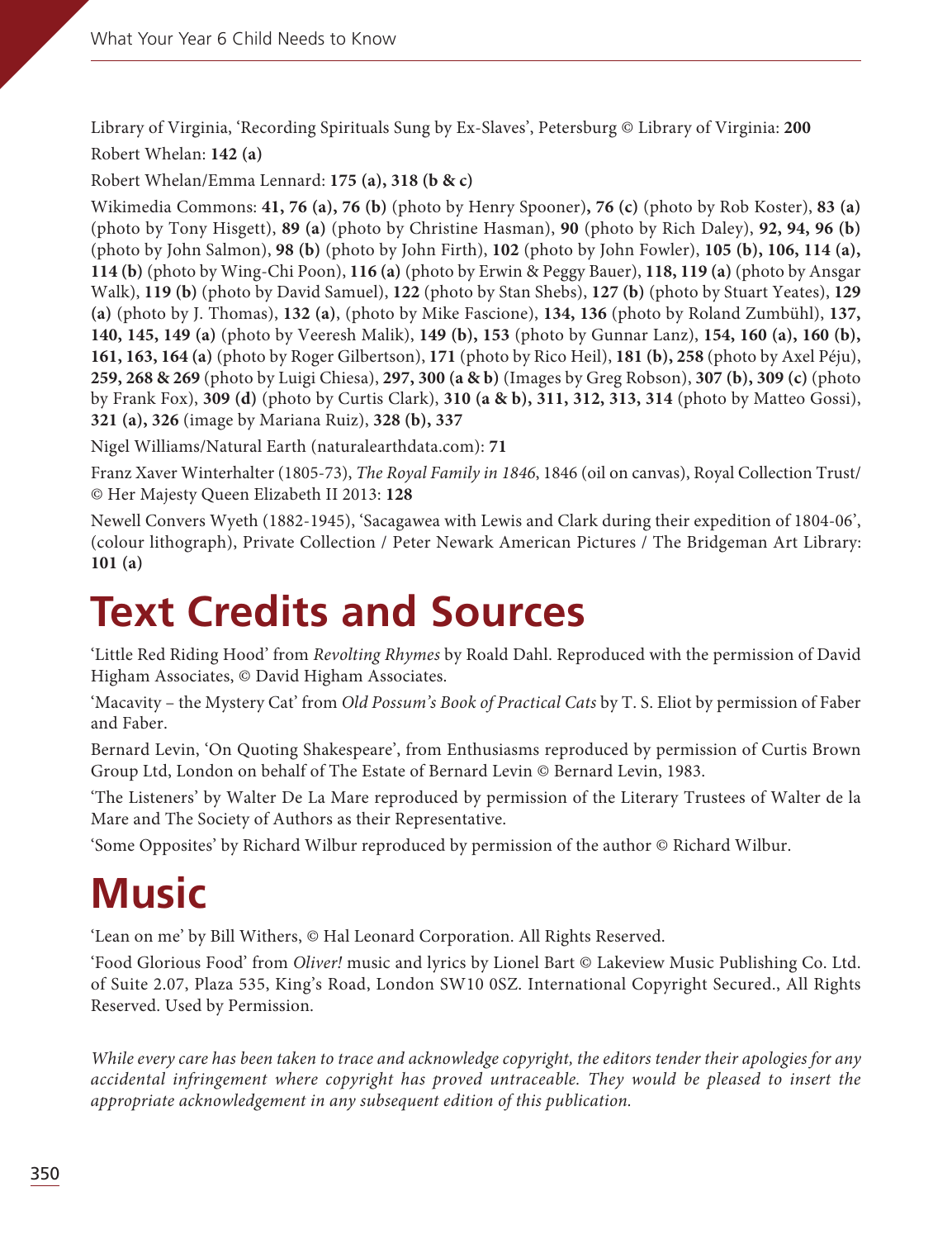## **Index**

Aidan, Saint, **95** Albert, Prince Consort, **92**, **127-8**, **141-2** Ali, Muhammad, **40** Arkwright, Richard, **129**

Barrie, J. M., **86** Barry, Charles, **177** Beatles, The, **91** Beethoven, Ludwig van, **196-7** Berners-Lee, Sir Tim, **343-4** Bohr, Niels, **298** Bonaparte, Napoleon, **100**, **145** Boulton, Matthew, **130** Boswell, James, **130** Boticelli, Sandro, **170** Britannia, **41** Brunelleschi, Filippo, **160-1**, **164** Burne-Jones, Edward, **179** Burns, Robert, **85**

Campbell, Donald, **88** Charles, Prince of Wales, **76** Charlie, Bonnie Prince, **81** Clark, William, **101**

Dalton, John, **297** Darby, Abraham, **130** Davy, Sir Humphry, **134**, **339-41** Democritus, **296** Dickens, Charles, **26-9**, **140-1**, **204** Donatello, **160**, **162-3** Doré, Gustave, **9** Douglass, Frederick, **103** Dowland, John, **194**

Drake, Francis, **121** Duffy, Carol Ann, **86** Dűrer, Albrecht, **174**

George III, **124** George IV (Prinny), **124-5** Great Exhibition of 1851 (The Crystal Palace), **141-2**

Edward I, **75-6** Edward II, **76** Elizabeth I, **79**, **145**, **194**

Francesca, Piero della, **164**, **166**

Garrison, William Lloyd, 103 Grant, Ulysses S., **105-7** Gormley, Antony, **98** Gozzoli, Benozzo, **167** Grey, Charles, 2nd Earl Grey, **96**, **144**

Harvard, John, **108** Henry VIII, **145** Hodgkin, Dorothy, **341-3** Hogarth, William, **142** Hooke, Robert, **307**, **310** Housman, A. E., **39**

James I, **79** Jefferson, Thomas, **100**

Kingsley, Charles, **139** Kipling, Rudyard, **165** Landseer, Sir Edwin, **127**